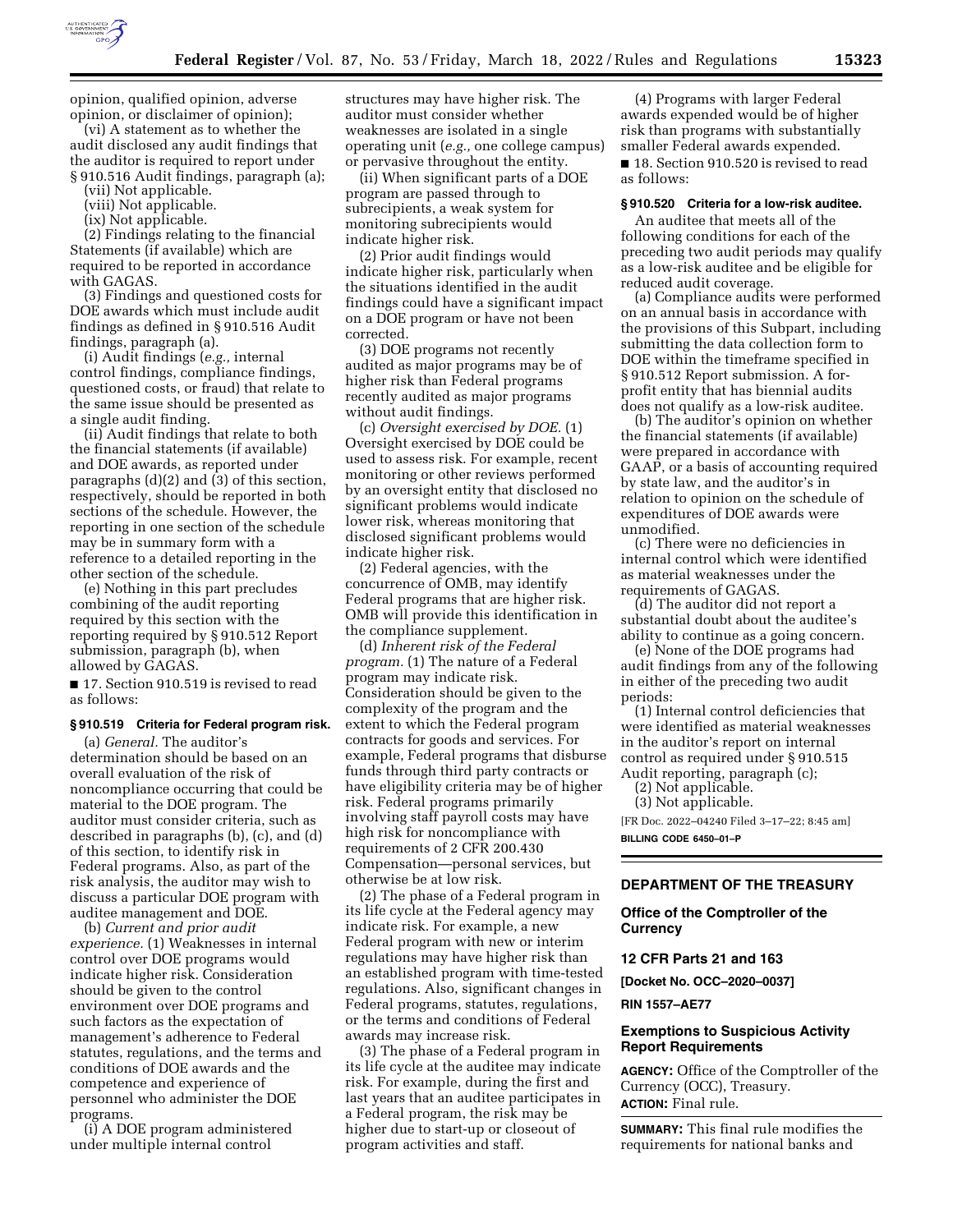Federal savings associations, including Federal branches and agencies of foreign banks licensed or chartered by the OCC, to file suspicious activity reports (SARs). It amends the OCC's SAR regulations to allow the OCC to issue exemptions from the requirements of those regulations upon request from a financial institution subject to those regulations. The rule harmonizes the OCC's legal authority with the preexisting exemption authority of the Financial Crimes Enforcement Network (FinCEN) of the U.S. Department of the Treasury. This rule will make it possible for the OCC to facilitate changes required by the Anti-Money Laundering Act of 2020. The final rule will also make it possible for the OCC to grant relief to national banks or Federal savings associations that develop innovative solutions intended to meet Bank Secrecy Act requirements more efficiently and effectively.

**DATES:** This rule is effective on May 1, 2022.

**FOR FURTHER INFORMATION CONTACT:** Jina Cheon, Counsel; Henry Barkhausen, Counsel; or Scott Burnett, Counsel, Chief Counsel's Office (202) 649–5490; Office of the Comptroller of the Currency, 400 7th Street SW, Washington, DC 20219.

# **SUPPLEMENTARY INFORMATION:**

# **I. Introduction**

OCC regulations require national banks and Federal savings associations to file suspicious activity reports (SARs) under certain conditions. These regulations also provide for (i) board of director notification; (ii) filing exceptions; (iii) SAR confidentiality; (iv) recordkeeping requirements; (v) supporting documentation requirements; and (vi) limitations on liability. Requirements related to SARs are codified at 12 CFR 21.11 for national banks and 12 CFR 163.180 for Federal savings associations. On January 22, 2021, the OCC, the Board of Governors of the Federal Reserve System (Board), the Federal Deposit Insurance Corporation (FDIC), and the National Credit Union Administration (NCUA) (collectively, the agencies or Federal banking agencies) published substantially similar proposed rules that would amend their respective SAR regulations to allow the agencies to issue exemptions from the requirements of those regulations.1 The OCC is adopting its proposed rule in final form.

### **II. Background**

The OCC has long required its regulated institutions to report potential violations of law arising from transactions that flow through those institutions.2 The OCC required such reporting because fraud, abusive insider transactions, check-kiting schemes, money laundering, and other financial crimes can pose serious threats to a financial institution's continued viability and, if unchecked, can undermine the public confidence in the Nation's financial system generally.3

In 1992 Congress passed the Annunzio-Wylie Anti-Money Laundering Act, which redesigned the criminal referral process applicable to financial institutions including OCCsupervised entities and made the reporting of certain suspicious transactions a requirement of the Bank Secrecy Act (BSA).4 The Act permitted the U.S. Department of the Treasury (Treasury) to require financial institutions, including national banks and Federal savings associations, to ''report any suspicious transaction relevant to a possible violation of law or regulation.'' 5 As a result, the Treasury, in consultation with the Federal banking agencies and law enforcement, developed the modern SAR form and reporting process, which standardized the reporting forms and created a centralized database that could be accessed by multiple law enforcement and regulatory agencies.

To implement this new reporting system, the Financial Crimes Enforcement Network of Treasury (FinCEN) issued its implementing SAR regulations in 1996 for financial institutions subject to the requirements of the BSA to, among other things, specifically address the reporting of money laundering transactions and

3 54 FR 25839 (June 20, 1989).

4Public Law 102–550, 106 Stat. 3672 (1992).

5 31 U.S.C. 5318(g)(1). The quoted text is from section 1517 of the Annunzio-Wylie Anti-Money Laundering Act, which was originally codified at 31 U.S.C. 5314(g). The text was moved as part of the Violent Crime Control and Law Enforcement Act of 1994.

transactions designed to evade the BSA's reporting requirements.6 To further implement this new reporting process and reduce unnecessary reporting burdens, the OCC and the other Federal banking agencies contemporaneously amended their criminal referral form regulations to incorporate the new SAR form and reporting database, align their regulatory reporting requirements with FinCEN's BSA reporting requirements, and further refine the reporting processes.7

As a result of this redesign and FinCEN's implementing regulations, national banks and Federal savings associations now must file SARs under both OCC and FinCEN regulations. The OCC's regulations are not identical but are substantially similar to the BSA reporting obligations required by FinCEN. Both the OCC's and FinCEN's SAR regulations require banks to file SARs relating to money laundering, transactions that are designed to evade the reporting requirements of the BSA, and transactions that have no business or apparent lawful purpose or are not the sort in which the particular customer would normally be expected to engage and the bank knows of no reasonable explanation for the transactions after examining the available facts, including the background and possible purpose of the transactions.8 Furthermore, with respect to the SAR confidentiality requirements in the BSA, both the OCC's and FinCEN's SAR regulations require banks to maintain the confidentiality of a SAR and any information that would reveal the existence of the SAR unless an exception applies.9

While the OCC and FinCEN regulations contain substantively similar requirements, including requiring reporting in certain common contexts and requiring institutions to maintain the confidentiality of SARs, the OCC and the other Federal banking

7 61 FR 4332 (Feb. 5, 1996) (OCC).

8*See* 12 CFR 21.11(c)(4) and 163.180(d)(3)(i)–(iv) (OCC); 31 CFR 1020.320(a)(2).

9 12 CFR 21.11(k) and 163.180(d)(12) (OCC); 31 CFR 1020.320(e) (FinCEN).

<sup>1</sup> 86 FR 6572 (Jan. 22, 2021) (OCC); 86 FR 6576 (Jan. 22, 2021) (Board); 86 FR 6580 (Jan. 22, 2021) (FDIC); 86 FR 6586 (Jan. 22, 2021) (NCUA).

<sup>2</sup>The OCC first codified this requirement in 1971 at 12 CFR 7.5225, which required national banks to submit a report of ''any state of facts growing out of the affairs of the bank known or suspected to involve criminal violation of any other section of the United States Code" to the OCC, the Federal Bureau of Investigations (FBI), the U.S. attorney for the bank's district, and the bank's bonding company. 36 FR 17000, 17012 (Aug. 26, 1971). In 1986 the OCC repealed 12 CFR 7.5225 and adopted its criminal referral form regulation, 12 CFR 21.11, which required national banks to report specified suspicious transactions on a standardized criminal referral form. 51 FR 25866 (July 17, 1986). As explained below, the OCC revised 12 CFR 21.11 in the 1990s to conform to the new SAR reporting form and system.

<sup>6</sup> 61 FR 4326 (Feb. 5, 1996). Before FinCEN's SAR regulation was adopted in 1996 and the accompanying revisions to the OCC's regulation, the OCC's criminal referral regulation did not have a specific provision that required the reporting of money laundering transactions. However, the criminal referral regulation broadly encompassed money laundering and structuring transactions as explained in the **SUPPLEMENTARY INFORMATION** section to the final rule enhancing the criminal referral process. 54 FR 25839, 25840 (June 20, 1989). Congress authorized the Secretary of the Treasury to administer the BSA, and the Secretary has delegated to the Director of FinCEN the authority to implement, administer, and enforce compliance with the Act. Treasury Order 180–01 (Jan. 14, 2020).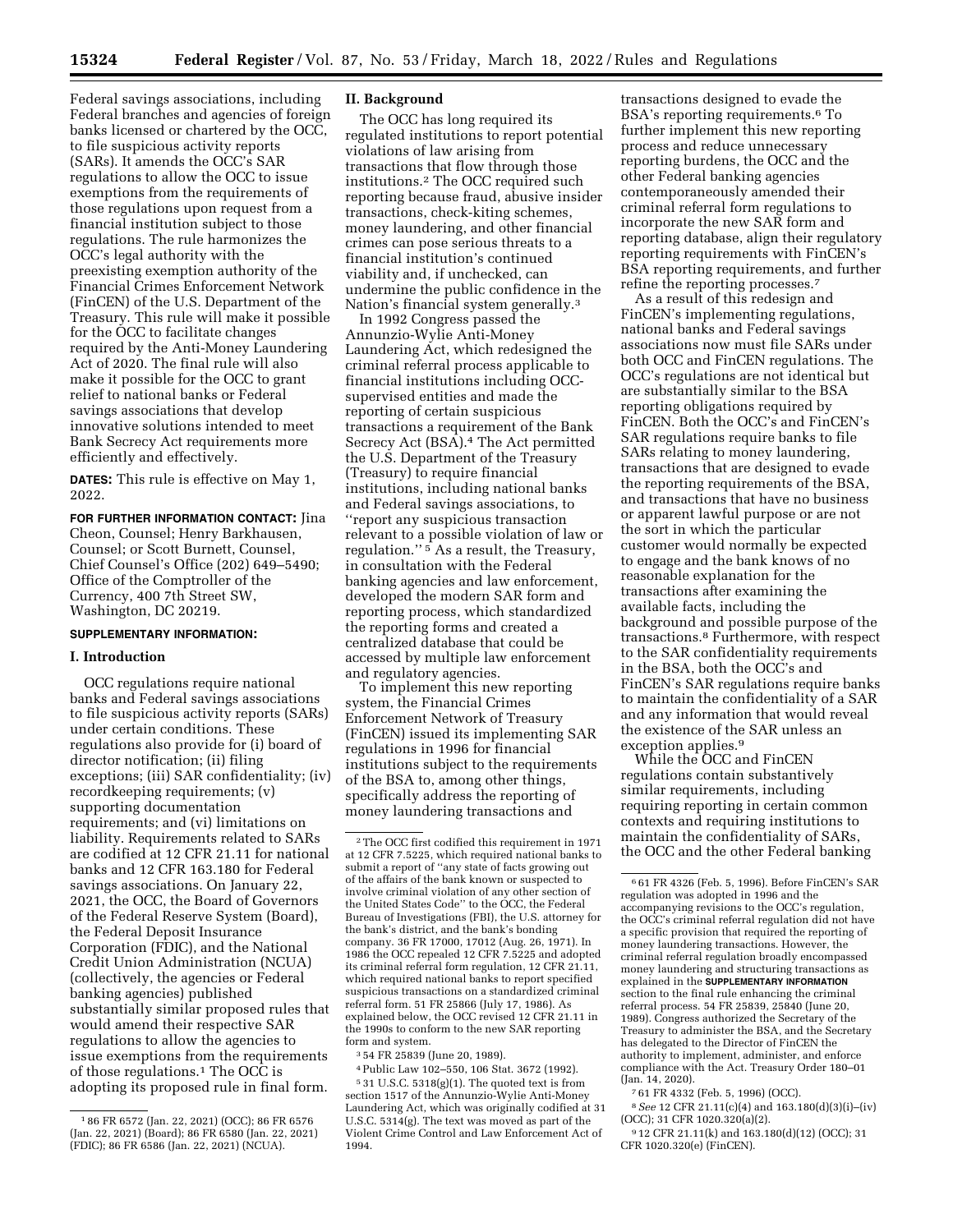agencies require reporting in broader circumstances (*e.g.,* insider abuse at any dollar amount).10 These violations and abuse situations can pose serious threats to financial institutions' continued viability and, if unchecked, can undermine the public confidence in the Nation's financial industry.

The OCC and FinCEN SAR regulations provide: (i) That SARs are not required for a robbery or burglary committed or attempted that is reported to appropriate law enforcement authorities; (ii) that SARs are confidential and shall not be disclosed except as authorized; (iii) for SAR recordkeeping requirements and supporting documentation; (iv) that supporting documentation shall be deemed to have been filed with the SAR; and (v) that supporting documentation shall be made available to appropriate law enforcement agencies upon request.11 The regulations also provide a limitation on liability for any national bank, Federal savings association, or other financial institution and any director, officer, employee, or agent of a national bank, Federal savings association, or other financial institution that makes a voluntary disclosure of any possible violation of law or regulation to a government agency, or files a SAR pursuant to the regulations or pursuant to any other authority.12 The OCC's regulations contain a provision requiring that national banks and Federal savings associations promptly notify their board of directors when a SAR has been filed.13

Although neither the OCC's SAR regulations nor FinCEN's SAR regulation expressly address exemptions, FinCEN has general authority to grant exemptions from the requirements of the BSA, which includes granting exemptions under its SAR reporting regulations.14 FinCEN's regulation provides that ''[t]he Secretary [of Treasury], in his sole discretion, may by written order or authorization make exceptions to or grant exemptions from the requirements of [the BSA]. Such exceptions or exemptions may be conditional or unconditional, may apply to particular persons or to classes of persons, and may apply to transactions

or classes of transactions.'' 15 The Secretary delegated this exemption authority to FinCEN.16

The OCC's authority to issue SAR exemptions derives from its authority to require national banks and Federal savings associations to comply with OCC-imposed SAR requirements. The OCC has broad statutory authority to issue regulations for national banks and Federal savings associations. Among other relevant sources of authority, 12 U.S.C. 161 provides that the Comptroller may call for ''special reports.'' Twelve U.S.C. 93a also provides that the Comptroller ''is authorized to prescribe rules and regulations to carry out the responsibilities of the office.'' 17 The OCC has long viewed SAR requirements and their predecessor reporting requirements to be part of the OCC's mission of assuring safety and soundness.<sup>18</sup> The OCC's legal authority to require reports necessarily includes the authority to modify those reporting requirements, including the authority, if necessary, to issue exemptions. However, the OCC's SAR regulations currently contain no express exemption provisions similar to FinCEN's general authority to grant exemptions from the requirements of the BSA.

This disparity in exemption authority makes it more difficult for the OCC to grant relief if a national bank or Federal savings association has a novel SARrelated proposal that does not squarely fit within the regulatory requirements but would be consistent with antimoney laundering regulatory and safety and soundness standards. As financial technology and innovation continue to develop in the area of monitoring and reporting financial crime and terrorist financing, the OCC has identified a need for regulatory flexibility to grant exemptive relief when appropriate. In 2018 FinCEN and the Federal banking agencies issued a statement encouraging banks to take innovative approaches to meet their BSA/anti-money laundering (BSA/AML) compliance obligations.19 That statement explained that banks are encouraged to consider, evaluate, and, when appropriate, responsibly implement innovative approaches for BSA/AML compliance. Today, innovative approaches and technological developments in SAR

monitoring, investigation, and filings may involve, among other things: (i) Automated form population using natural language processing, transaction data, and customer due diligence information; (ii) automated or limited investigation processes depending on the complexity and risk of a particular transaction and appropriate safeguards; and (iii) enhanced monitoring processes using more and better data, optical scanning, artificial intelligence, or machine learning capabilities. The OCC anticipates that requests for exemptive relief pertaining to innovation or other matters may involve, among other things, expanded investigations and SAR timing issues, SAR disclosures and sharing, continued SAR filings for ongoing activity, outsourcing of SAR processes, the role of agents of national banks and Federal savings associations, the use of shared utilities and data, and the use and sharing of de-identified data (commonly referred to as anonymized data).

The OCC expects that new technologies will continue to prompt additional innovative approaches related to SAR filing and monitoring. Some of these approaches may not strictly comply with certain provisions of the OCC's SAR regulations. For example, certain approaches involving SAR-sharing across institutions may violate prohibitions against disclosures of SARs in 12 CFR 21.11(k) but would enable an institution to file more complete, useful SARs without substantively undermining the purposes of the SAR disclosure prohibition.

After the posting of the proposed rule on the OCC website, but before its publication in the **Federal Register**, Congress passed the Anti-Money Laundering Act of 2020 (AMLA of 2020).20 The AMLA of 2020 included multiple provisions that will affect suspicious activity reporting. Section 6202 of the AMLA of 2020 provides that SARs ''filed under this subsection shall be guided by the compliance program of a covered financial institution with respect to the Bank Secrecy Act, including the risk assessment processes of the covered institution.'' Section 6212 of the AMLA of 2020 directs Treasury to establish a pilot program on SAR sharing. Section 6204 of the AMLA Act of 2020 requires the Treasury Secretary, in consultation with various relevant stakeholders, to conduct a formal review of the financial institutions' Currency Transaction Report (CTR) and SAR reporting requirements, including processes for submission, regulations implementing the BSA, and any

<sup>10</sup>*See* 12 CFR 21.11; 163.180 (OCC); 12 CFR 208.62 (Board); 12 CFR 390.353 (FDIC); 12 CFR 748.1 (NCUA).

<sup>11</sup> 12 CFR 21.11 and 163.180 (OCC); 31 CFR 1020.320 (FinCEN).

<sup>12</sup> 12 CFR 21.11(l) and 163.180(d)(12)(iv) (OCC); 31 CFR 1020.320(l) (FinCEN).

<sup>13</sup> 12 CFR 21.11(h) and 163.180(d)(9).

<sup>14</sup>*See* 31 U.S.C. 5318(a)(7) with implementing regulations at 31 CFR 1010.970.

<sup>15</sup> 31 CFR 1010.970(a).

<sup>16</sup>Treasury Order 180–01 (Jan. 14, 2020).

<sup>17</sup>*See also* 12 U.S.C. 1463(a)(2).

<sup>18</sup> 12 U.S.C. 1.

<sup>19</sup> Joint Statement on Innovative Efforts to Combat Money Laundering and Terrorist Financing (Dec. 3, 2018), available at *[https://www.occ.gov/news](https://www.occ.gov/news-issuances/news-releases/2018/nr-occ-2018-130a.pdf)[issuances/news-releases/2018/nr-occ-2018-](https://www.occ.gov/news-issuances/news-releases/2018/nr-occ-2018-130a.pdf) [130a.pdf.](https://www.occ.gov/news-issuances/news-releases/2018/nr-occ-2018-130a.pdf)* 20Public Law 116–283 (Jan. 1, 2021).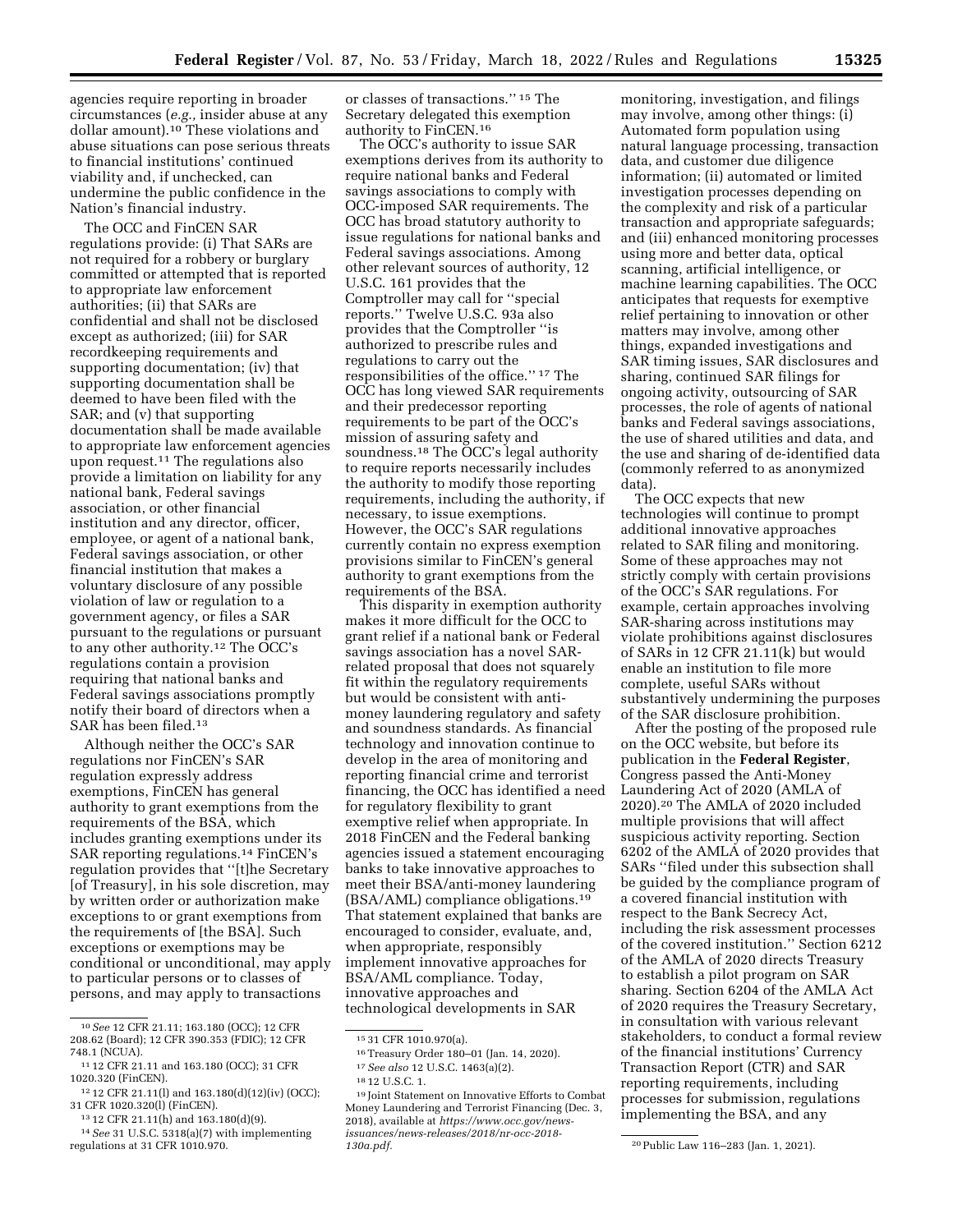proposed changes to those reports to reduce unnecessary burdens while ensuring that the reports continue to serve their intended purpose. Certain provisions of the AMLA of 2020 may require the OCC to apply SAR requirements in ways that may potentially conflict with the OCC's current SAR regulation. While FinCEN has authority to address conflicts between the AMLA of 2020 and FinCEN's regulations, either through FinCEN's preexisting exemption authority or through authority granted by the AMLA of 2020, the OCC's SAR regulations do not expressly permit parallel exemptions. For example, FinCEN's pilot program on SAR sharing might allow sharing of SARs in ways that would arguably be inconsistent with the OCC's requirements on SAR confidentiality.21 The OCC's adoption of exemption authority in its SAR regulation will remove any legal uncertainty related to national banks and Federal savings associations participation in such FinCEN programs.

# **III. The Proposal and Final Rule**

The proposed rule would have allowed the OCC to issue exemptions from the requirements of its SAR regulations. Specifically, the proposed rule would have added a provision to 12 CFR 21.11 and 12 CFR 163.180 that would provide that the OCC may exempt a national bank or Federal savings association from requirements in those regulatory provisions. The OCC is finalizing the proposed rule with some modifications, which are described below.22

### **IV. Comments**

The OCC received seven comments on its proposed rule.23 Some commenters supported the proposed rule while others opposed it. Some commenters noted that they support a regulatory framework that encourages innovation and that the proposed rule would foster responsible innovation and improve the quality of reporting over time.

23The other agencies that simultaneously published proposed rules received two additional comment letters that were not received by the OCC; however, the OCC has considered and addressed those comments in this **SUPPLEMENTARY INFORMATION** section. One comment suggested that the agencies extend the comment period. The OCC concluded that a longer comment period was not necessary, and an extension of the comment period is not legally required.

# *A. Comments Opposing the Proposed Rule*

Commenters opposing the proposed rule asserted that the proposed rule provided no persuasive justification or authority to issue an exemption. These commenters also suggested that the history of money laundering and SAR deficiencies at major financial institutions is inconsistent with the OCC adopting exemptions to the SAR requirements. Commenters opposing the proposed rule also noted that criminals may seek out financial institutions that have been granted exemptions and that the proposed rule may jeopardize U.S. officials' access to a key investigative tool. Also, according to these commenters, the rule should address a significant Government Accountability Office (GAO) report on SARs and CTRs.24

The OCC has evaluated these concerns and does not believe the final rule will weaken reporting processes. The amendments in the final rule will conform the OCC's exemption authority to FinCEN's exemption authority. The OCC's SAR regulations and FinCEN's SAR regulation feature significant overlap. Many SARs are required to be filed by both FinCEN's SAR regulation and the OCC's SAR regulations. The final rule will only allow the OCC to issue exemptions from the requirements of the OCC's SAR regulations. Under the final rule, national banks and Federal savings associations will continue to be required to comply with FinCEN's SAR regulation. For requests requiring separate FinCEN and OCC approvals, the OCC intends to coordinate with FinCEN, and FinCEN would have to issue a parallel exemption. Currently, if FinCEN issues an exemption or uses other authority to modify the application of the requirements of its SAR regulations, the OCC may not be able to issue a parallel exemption.

The final rule will maintain national banks' and Federal savings associations' core reporting responsibilities. The final rule's exemption authority, like FinCEN's exemption authority, is drafted broadly and flexibly to handle unexpected situations. However, the OCC does not expect to use this exemption authority to issue sweeping exemptions that would undermine the value provided by SARs. The final rule includes factors the OCC will consider before granting an exemption, which

will help ensure that any exemptions are appropriate.

While some commenters suggested that the OCC lacks legal authority to issue the final rule, as discussed above, the OCC has broad statutory authority to issue regulations for national banks and Federal savings associations. For example, 12 U.S.C. 161 provides that the Comptroller may call for ''special reports'' and 12 U.S.C. 93a provides that the Comptroller ''is authorized to prescribe rules and regulations to carry out the responsibilities of the office.'' 25 The OCC has long viewed SAR requirements and their predecessor reporting requirements to be part of the OCC's mission of assuring safety and soundness.<sup>26</sup> The OCC's legal authority to require reports includes the authority to modify reporting requirements and issue exemptions, if appropriate.

One commenter suggested that the OCC consider GAO's 2020 report on anti-money laundering compliance.<sup>27</sup> The OCC considered this report, which recommended that FinCEN better support the use of SARs by law enforcement. This final rule will not affect the mechanisms that law enforcement agencies use to access SARs. Also, the OCC could approve exemptions that would result in additional SARs being filed, for example, through the use of automation.28 The OCC will consider whether any exemption request is consistent with the purposes of the BSA, and these purposes include requiring reports or records that are ''highly useful'' in ''criminal, tax, or regulatory investigations.'' 29 Accordingly, the OCC will consider the usefulness of potential SARs that would be affected by an exemption request. In determining whether an exemption request is consistent with the purposes of the Bank Secrecy Act, the OCC intends to consult with FinCEN, as appropriate.

The exemption authority in the final rule is consistent with the OCC's support for the reallocation of bank

27 GAO, *Anti-Money Laundering: Opportunities Exist to Increase Law Enforcement Use of Bank Secrecy Act Reports, and Banks' Costs to Comply with the Act Varied* (Sept. 22, 2020), available at *[https://www.gao.gov/products/gao-20-574.](https://www.gao.gov/products/gao-20-574)* 

28*See* OCC Interpretive Letter 1166 (Sept. 27, 2019) (recognizing automated SAR generation as consistent with SAR regulation).

29 31 U.S.C. 5311; 12 U.S.C. 1818(s)(1) (''Each appropriate Federal banking agency shall prescribe regulations requiring insured depository institutions to establish and maintain procedures reasonably designed to assure and monitor the compliance of such depository institutions with the requirements of subchapter II of chapter 53 of Title  $31.'$ ).

<sup>21</sup> 12 CFR 21.11(k); 12 CFR 163.180(d)(12). 22This final rule, like the OCC's general SAR requirements, applies to Federal branches and agencies of foreign banks licensed or chartered by the OCC. *See* 12 CFR 21.11(a).

<sup>24</sup> GAO, *Anti-Money Laundering: Opportunities Exist to Increase Law Enforcement Use of Bank Secrecy Act Reports, and Banks' Costs to Comply with the Act Varied* (Sept. 22, 2020), available at *[https://www.gao.gov/products/gao-20-574.](https://www.gao.gov/products/gao-20-574)* 

<sup>25</sup>*See also* 12 U.S.C. 1463(a)(2).

 $^{\rm 26}$  12 U.S.C. 1.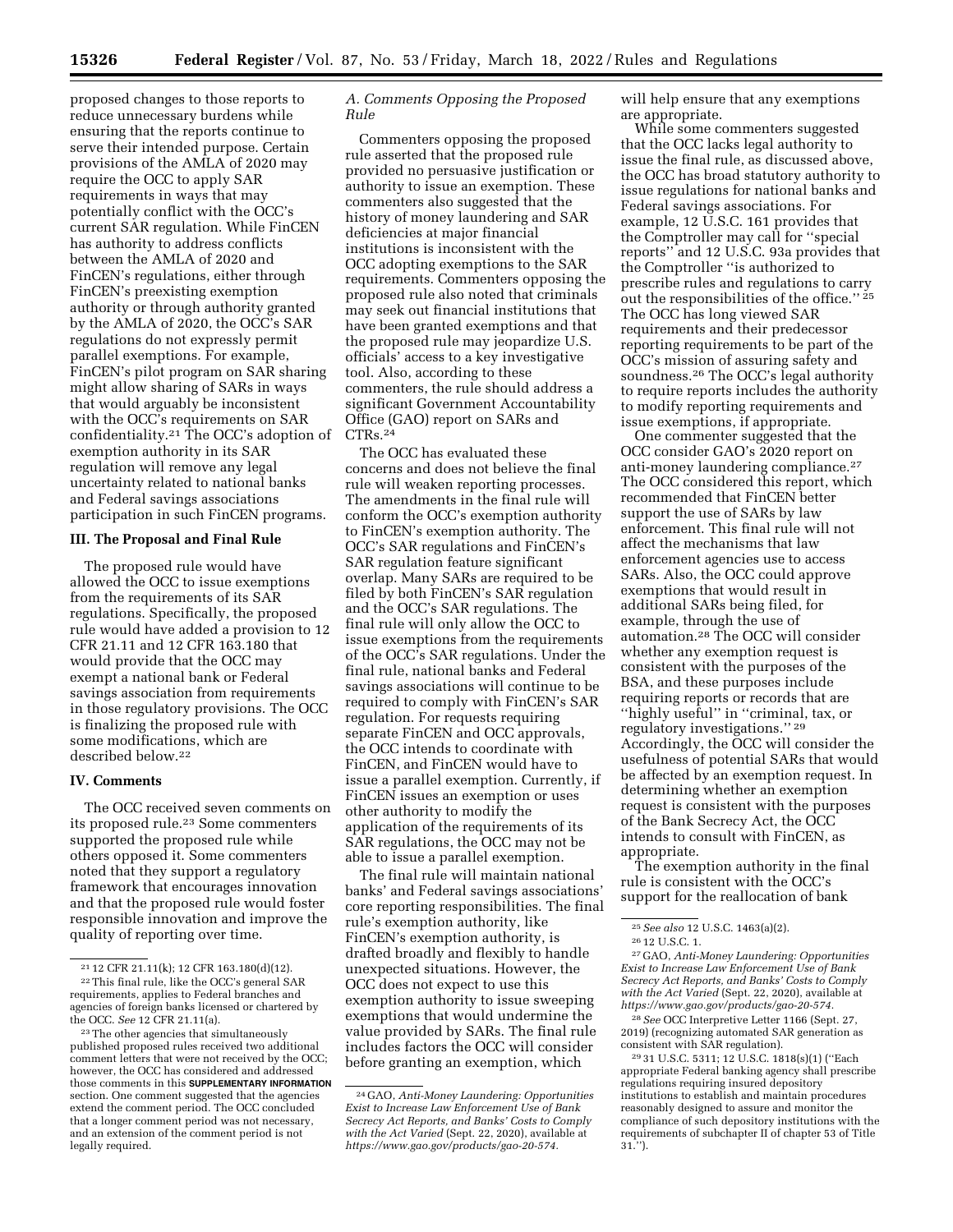compliance resources to their most effective uses. The AMLA of 2020 provided that compliance programs should ensure that ''more attention and resources of financial institutions should be directed toward higher-risk customers and activities, consistent with the risk profile of a financial institution, rather than toward lower risk customers and activities.'' 30 Accordingly, it may be appropriate to allow national banks and Federal savings associations to tailor their monitoring for suspicious activity so banks might not file SARs in certain specified situations involving lower risk customers and activities. The agencies' SAR regulations already contemplate lower risk scenarios by having specific dollar thresholds below which financial institutions are not required to file SARs. Similarly, it is unlikely that criminals will target national banks and Federal savings associations that have received exemptions, as one commenter suggested, because the OCC does not expect to issue exemptions that would relieve national banks and Federal savings associations of their general obligation to monitor for suspicious activity or file appropriate SARs. The OCC will weigh any potential for criminals to target a national bank or Federal savings association in evaluating particular exemption requests. Should information come to light after the OCC approves an exemption that criminals are potentially targeting an institution because of its exemption, the final rule provides the OCC with authority, at its sole discretion, to revoke the exemption.

Some commenters suggested that the proposal was not supported by adequate evidence and was therefore inconsistent with the requirements of the Administrative Procedure Act. One commenter argued that the proposed rule did not provide any data on costs or cost savings that might accrue at a financial institution if a SAR exemption were granted or on what financial institutions, if any, have requested SAR exemptions in the past. The commenter noted that the proposed rule estimates that only five financial institutions per year would request SAR exemptions but provided no basis in research or data for that prediction since it is possible that all financial institutions would want an exemption.

The OCC acknowledges that it is difficult to predict exactly how many or what type of exemptions might be requested or ultimately granted. That is why the exemption language in the final

rule, like FinCEN's exemption language, is drafted broadly and flexibly. As discussed above, this rule is intended to make the limited changes necessary to match the exemption authority already possessed by FinCEN. The OCC is not committing to offer or grant any particular exemptions. The final rule only creates the authority to issue exemptions in the future. The proposed rule included an estimate of five exemption requests per year for purposes of the burden estimates required by the Paperwork Reduction Act. However, this estimate of future exemption requests is approximate and does not represent an estimate of exemption requests that the OCC expects to actually grant. The OCC will carefully examine any exemption requests received and may issue few or no exemptions if they do not satisfy the OCC's scrutiny.

### *B. Process for Issuing Exemptions*

The final rule contains some requirements that are not included in FinCEN's SAR regulation. Under the final rule, for exemption requests involving OCC-only SAR requirements, a national bank or Federal savings association will be required to seek an exemption only from the OCC. For exemption requests that will also require an exemption from FinCEN's SAR regulation (for example, exemption requests related to SAR filings required by 12 CFR 21.11(c)(4), related to SAR timing requirements in 12 CFR 21.11(d), or related to SAR confidentiality in 12 CFR 21.11(k)), a national bank will need to seek and obtain an exemption from both the OCC and FinCEN to be afforded exemptive relief.31

Commenters suggested that the OCC work together with the other Federal banking agencies and FinCEN to create one standard and one system for any institution to use when applying for an exemption. Similarly, commenters suggested that the OCC work together with the other Federal banking agencies and FinCEN to create a single-filing process whereby an OCC-supervised institution files solely with OCC and any need for a FinCEN approval involving the same application would be obtained by OCC. Commenters suggested that the agencies should streamline the application process so that it is only necessary to seek approval from a bank's prudential regulator. Commenters recommended that the

agencies not require institutions to duplicate work when multiple agencies' approval is required.

One commenter suggested that the agencies use an interagency rulemaking to create a single, streamlined SAR regulation that includes a process for obtaining an exemption. According to this commenter, when a bank requests an exemption, it should only have to submit a single application to its primary prudential supervisor and not multiple agencies. Other commenters recommended that the agencies provide templates of application forms or similar tools to facilitate applications.

The OCC acknowledges the value of a simple, straightforward application process and the importance of coordination among the agencies administering SAR requirements. The agencies are currently coordinating and considering whether to provide specific forms or issue guidance describing application processes in more detail. However, the final rule only makes the limited textual changes to the OCC's SAR regulations necessary to provide exemption authority paralleling FinCEN's exemption authority. These limited changes do not preclude the OCC or other agencies from taking additional action later to streamline the process for requests for SAR exemptions.

Under the final rule, for exemption requests involving OCC-only SAR requirements, a national bank or Federal savings association only needs to seek an exemption from the OCC. For exemption requests that also require an exemption from FinCEN's SAR regulation, a national bank or Federal savings association will need to seek an exemption from both the OCC and FinCEN.

One commenter suggested that the agencies reconcile differences between their SAR exemption proposals. The proposed rule provided that a national bank or Federal savings association ''requesting an exemption that also requires an exemption from the requirements of FinCEN's SAR regulation must submit a request in writing to both the OCC and FinCEN for approval.'' The rules proposed by the Board, FDIC, and NCUA provided that those agencies would have sought FinCEN's concurrence for any exemption request that will also require an exemption from FinCEN's SAR regulations. The OCC's final rule, like the proposed rule, does not specifically provide for concurrence from FinCEN, but this difference should not functionally affect applications for exemptions. Under the proposed rules of any of the agencies, financial

<sup>30</sup>Section 6101(b)(2)(B)(ii), codified at 31 U.S.C. 5318(h)(2)(B)(iv)(II).

<sup>31</sup>The final rule, like the proposed rule, uses the term ''exemption'' while FinCEN's exemption authority in 31 CFR 1010.970 uses both the terms "exemption" and "exception." The OCC does not believe there is a substantive distinction between exemptions and exceptions in this context.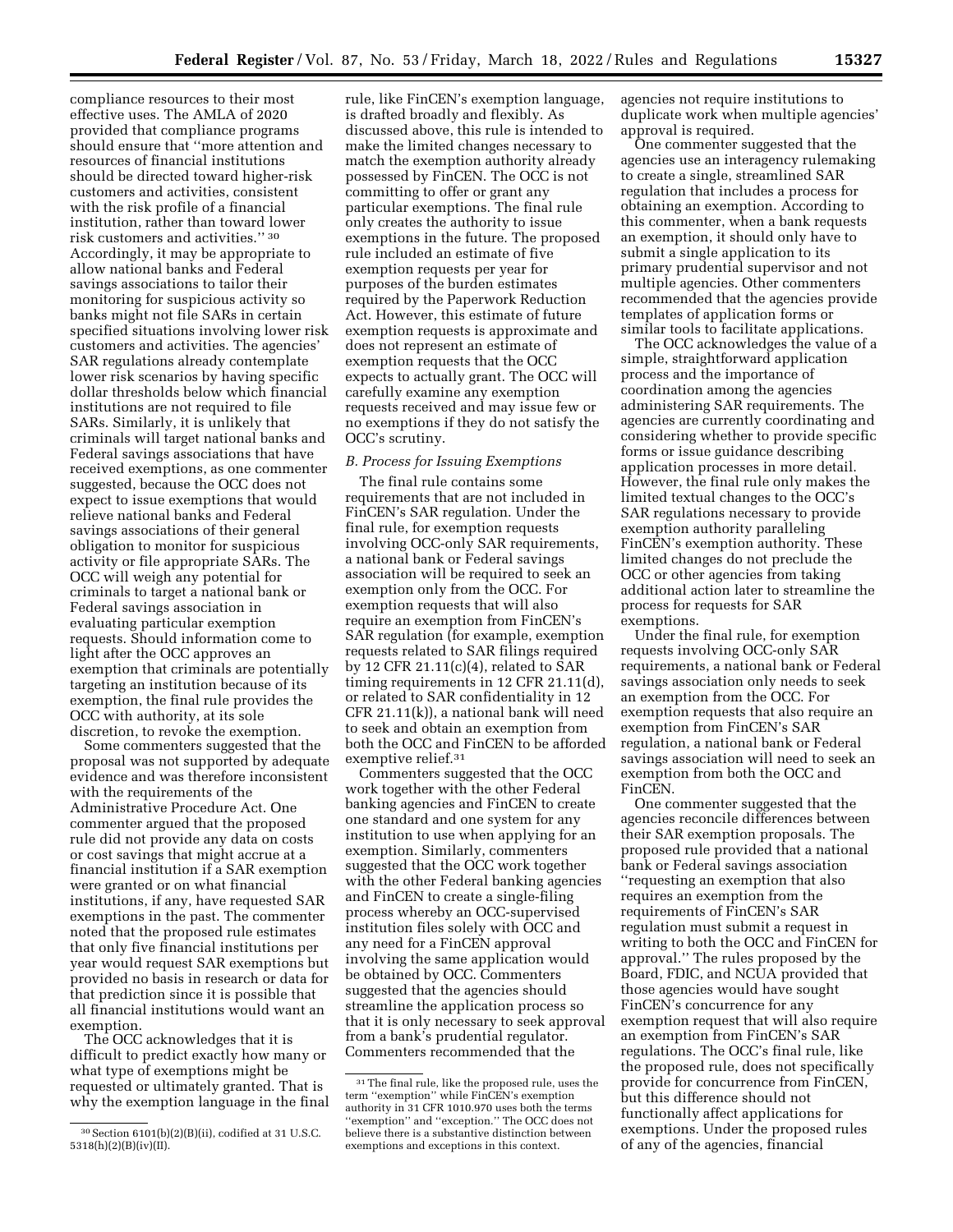institutions would have have been required to submit applications to both FinCEN and their functional regulator and receive approvals from both.

The OCC intends to coordinate with the other agencies to develop standardized procedures or forms for handling certain exemption requests. This is consistent with past practice where the agencies have developed such processes or forms after issuing underlying regulations. For example, certain OCC regulations require OCC ''prior approval'' before national banks and Federal savings associations take particular actions, and the OCC has separately issued the licensing forms and procedures necessary to obtain this approval.32 The final rule only makes the limited changes to the OCC's SAR regulations necessary to clarify its authority to issue exemptions.

Under the final rule, a national bank or Federal savings association requesting an exemption from the requirements of 12 CFR 21.11 or 12 CFR 163.180 must submit a request in writing to the OCC.

# *C. Standards for Issuing an Exemption*

The proposed rule listed separate factors that the OCC would consider for exemptions involving OCC-only exemptions versus exemptions that would also require exemptions from FinCEN. The final rule, however, provides a single set of factors that the OCC will consider for all exemption requests. Specifically, upon receipt of any exemption request, the OCC will consider whether the exemption is consistent with the purposes of the BSA and with safe and sound banking, and may consider other appropriate factors.

Commenters raised a variety of concerns about these factors. One commenter stated that the proposed exemption authority contains no limitations or caveats and argued that the absence of additional standards, criteria, and procedures renders the proposed rule unworkable and susceptible to legal challenge. Similarly, this commenter stated that the proposed rule did not address how supervisory concerns related to BSA/AML deficiencies or a lower supervisory rating due to repeated deficiencies would affect the exemption process. The commenter also observed that the proposed rule provided no process for an internal supervisory review or audit

of the SAR exemption decisions being made by the OCC, which raises concerns about consistent decisionmaking. Similarly, another commenter stated that the proposed rule is overly broad and could inadvertently permit the wholesale exemption of entire institutions or categories of institutions from SAR requirements. According to this commenter, the proposed rule does not provide concrete standards or a clear process, and the deficiencies could be exploited, running counter to the interests of financial transparency and anti-money laundering objectives.

Another commenter suggested that the agencies specify additional factors they may consider when evaluating exemption requests. Specifically, the commenter suggested that the agencies should consider whether the bank's exemption request would, if granted, improve law enforcement and other end users' use of SAR data (*e.g.,* the request increases submission speed and enhances data consistency) or allow the requesting bank to reallocate resources to higher value monitoring and reporting processes. Another commenter suggested that, in reviewing a request, the agencies should consider whether the exemption would, if granted, enhance usefulness to law enforcement and whether the exemption would, if granted, enable the institution to redeploy resources in a manner suitable for the institution.

Another commenter expressed concern that the proposal's singular focus on high-tech solutions will disadvantage small and mid-sized institutions that cannot afford, build, or implement such novel, innovative solutions to meet their SAR requirements. According to this commenter, smaller institutions still struggle under manual SAR processes and lower-tier technology. Another commenter stated that it was unclear how the proposed rule would cover other institutions besides traditional national banks and Federal savings associations, including branches and agencies of foreign banks, trust companies, and service corporations.

Another commenter suggested that the agencies provide clear guidance governing how exemption requests will be evaluated and how the various considerations will be weighed, such as whether more weight will be given to broad machine learning applications and algorithms or whether the agencies will favor requests that focus on cost and time savings, regardless of technical sophistication. The commenter expressed concerns that requests submitted by small institutions may not

be able to match the technology used by larger institutions.

The OCC acknowledges the concerns raised by these commenters and expects to consider various potential factors when evaluating requests. However, it is difficult to anticipate every possible exemption request, and, as a consequence, rigid or inflexible procedures could limit the OCC's future ability to consider, and deny or issue, exemptions. FinCEN's regulation authorizing exemptions does not contain a prescribed list of factors that will be considered before exemptions are issued.33 Nor does FinCEN's regulation describe the process FinCEN will use when evaluating an exemption request. It would create inconsistency and be potentially problematic for the OCC's regulation to include factors or processes that are not included in FinCEN's regulation. That would make the exemption provisions not truly parallel and could pose difficulties for financial institutions applying for exemptions. For example, financial institutions might have to submit different applications to the OCC and FinCEN to address different potential factors and processes. This would create an additional burden and would undermine the value of creating parallel exemption processes.

The final rule contains a set of factors that the OCC will consider in reviewing all requests in addition to considering ''any other appropriate factor.'' Specifically, the OCC will consider whether the exemption is consistent with the purposes of the BSA and with safe and sound banking, and may consider other appropriate factors. Although FinCEN's general exemption provision, 31 CFR 1010.970(a), does not have these factors, these are the same factors that the OCC and FinCEN consider as part of exemption determinations involving customer identification program requirements.<sup>34</sup> The OCC has determined that it is appropriate to commit to considering them in the context of suspicious activity reporting because they should be relevant to any request for an exemption. The OCC's commitment to considering these factors should not promote inconsistency with FinCEN since the OCC does not expect FinCEN to issue exemptions that would be inconsistent with these factors. Requiring consideration of these factors

<sup>32</sup>*See, e.g.,* 12 CFR 5.45 and 5.46 (requiring prior approval for certain increases in capital). Separate licensing forms provide a mechanism for this approval, available at *[https://www.occ.gov/](https://www.occ.gov/publications-and-resources/publications/comptrollers-licensing-manual/files/licensing-filing-forms.html)  [publications-and-resources/publications/](https://www.occ.gov/publications-and-resources/publications/comptrollers-licensing-manual/files/licensing-filing-forms.html) [comptrollers-licensing-manual/files/licensing-filing](https://www.occ.gov/publications-and-resources/publications/comptrollers-licensing-manual/files/licensing-filing-forms.html)[forms.html.](https://www.occ.gov/publications-and-resources/publications/comptrollers-licensing-manual/files/licensing-filing-forms.html)* 

<sup>33</sup> 31 CFR 1010.970(a).

<sup>34</sup> 31 CFR 1020.220(b) (''The Federal functional regulator and the Secretary shall consider whether the exemption is consistent with the purposes of the Bank Secrecy Act and with safe and sound banking, and may consider other appropriate factors.'').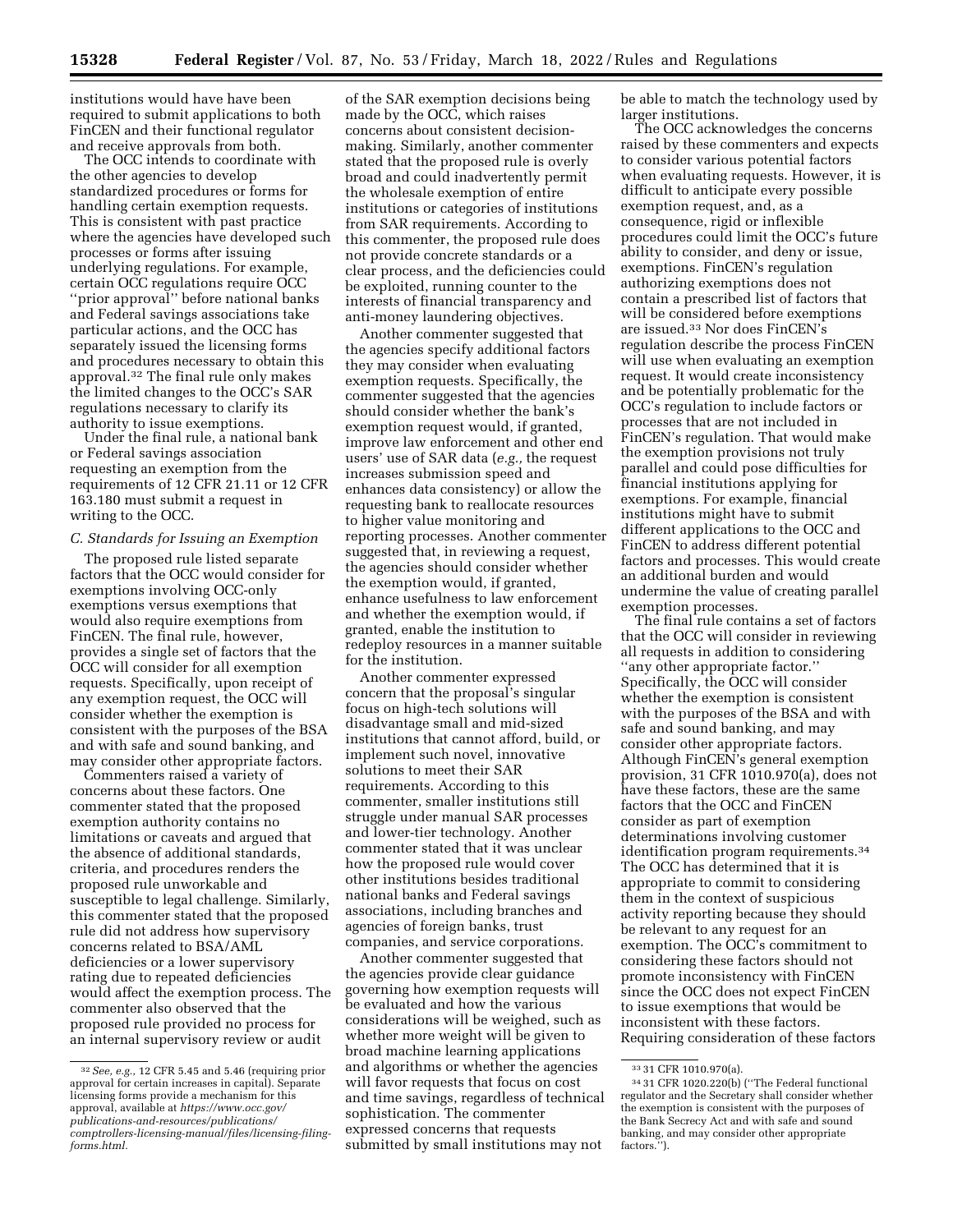will help ensure that any issued exemptions are appropriate. Although the OCC acknowledges the relevance of other factors raised by the commenters (such as the different technological resources of large versus small financial institutions), it is not appropriate or necessary to embed such factors into the regulation itself. Many of the additional factors suggested by commenters are already covered by the three factors in the final rule.

The final rule provides that the OCC will consider ''any other appropriate factors,'' and the OCC expects to consider other factors that may be relevant to particular exemption requests. The OCC's SAR regulations apply to all national banks and Federal savings associations, and the new exemption language will similarly cover all national banks and Federal savings associations. Although it is possible that the terms of certain exemptions may be tailored to particular types of national banks or Federal savings associations (for example, trust banks), the OCC will not pre-judge how exemptions may be applied to different types of national banks and Federal savings association. FinCEN's exemption provision does not distinguish between different types of banking organizations, and it would be inconsistent for the OCC's exemption provision to do this. The final rule, like the OCC's SAR regulations, applies to Federal branches and agencies of foreign banks licensed or chartered by the OCC.

In the proposed rule, the list of factors that the OCC would consider for exemption requests that would not require an exemption from FinCEN did not include considering whether the exemption was consistent with the purposes of the BSA. (The proposal included this factor for requests that would also require an exemption from FinCEN.) The reporting requirements now contained in the OCC's SAR regulations predate the BSA and continue to be broader than FinCEN's SAR requirements in certain ways (*i.e.,*  requiring SARs in certain situations that would not require SARs under FinCEN's SAR regulation). However, the OCC agrees with the arguments made by certain commentators and has determined it is reasonable to consider whether any exemption request is consistent with the purposes of the BSA, regardless of whether the exemption request implicates FinCEN's SAR regulation. The proposed rule explained how the BSA and successive legislation has shaped reporting requirements and developed the current SAR regime. Also, it could be inconsistent and confusing to consider separate sets of factors for OCC-only

SAR exemptions versus requests requiring exemptions from both the OCC and FinCEN. The proposed rule specified that the OCC would consider any ''appropriate factors,'' and the OCC is now specifying that whether a request is consistent with the purposes of the BSA is such an appropriate factor for all exemption requests. The proposed rule explained the background and history of the SAR requirements and detailed the interaction between the OCC's SAR requirements and the BSA, which establishes how the BSA is still relevant to OCC-only SAR requirements.

Some commenters recommended that the OCC consider additional factors as part of exemption determinations. However, the final rule already covers many of the factors identified by commenters. One commenter suggested that the agencies should consider whether an exemption request will improve law enforcement and other BSA end users' use of SAR data. However, the statutory purposes of the BSA include requiring reports that are ''highly useful'' to various users of SARs, including law enforcement. Another commenter suggested that the proposed rule did not explain how supervisory concerns related to BSA/ AML deficiencies or a lower CAMELS rating 35 due to repeated deficiencies would affect the exemption process. Those supervisory concerns would implicate all of the factors listed in the final rule. The OCC would not likely approve an exemption request when a national bank or Federal savings association previously failed to prevent money laundering or if granting the exemption could contribute to unsafe or unsound practices. ''[O]ther appropriate factors'' could also include outstanding supervisory concerns regarding BSA/ AML compliance.

The OCC and other agencies have already provided guidance on the principles relevant to responsible innovation that are applicable to innovative approaches for complying with SAR requirements. Specifically, the OCC has ''define[d] Responsible Innovation as the use of new or improved financial products, services and processes to meet the evolving needs of consumers, businesses, and communities in a manner that is consistent with sound risk management and is aligned with the bank's overall business strategy.'' 36 Similarly, in 2018 FinCEN and the Federal banking

agencies issued a statement encouraging banks to take innovative approaches to meet their BSA/AML compliance obligations.37 That statement explained that banks are encouraged to consider, evaluate, and, when appropriate, responsibly implement innovative SAR compliance approaches.

Pursuant to the final rule, a national bank or Federal savings association requesting an exemption from the requirements of the OCC's SAR regulations will have to submit a request in writing to the OCC (and potentially also to FinCEN). Upon receiving a written request from a national bank or Federal savings association, the OCC will consider the request and provide a written response.

The OCC may notify the other Federal banking agencies or FinCEN and consider their comments before granting any exemption. The final rule provides that the OCC may grant an exemption for a specified time period. One commenter stated that the proposed rule's broad statement that it ''may be conditional or unconditional, may apply to particular persons or to classes of persons, and may apply to transactions or classes of transactions'' offered no guidance on the menu of available relief measures or which measures should be used in which circumstances. This language arises from the regulation that includes FinCEN's exemption authority.38 The OCC removed this language from the final rule to avoid any confusion and because the OCC has not used language like this in exemption provisions in other regulations.39 The removal of this language should not have any substantive effect in the context of the OCC's SAR regulations or limit the OCC's ability to issue exemptions.

# *D. Issuance of Exemptions, Publication, and Modifications*

The proposed rule provided that the OCC would provide a written response to a national bank or Federal savings association that submits an exemption request. Commenters suggested that the OCC provide a clear timeline for responding to a request for an

<sup>35</sup>The Uniform Financial Institutions Rating System, commonly referred to as the CAMELS<br>rating system.

 $36$ [https://www.occ.gov/topics/supervision-and](https://www.occ.gov/topics/supervision-and-examination/responsible-innovation/index-responsible-innovation.htm)*[examination/responsible-innovation/index](https://www.occ.gov/topics/supervision-and-examination/responsible-innovation/index-responsible-innovation.htm)[responsible-innovation.html.](https://www.occ.gov/topics/supervision-and-examination/responsible-innovation/index-responsible-innovation.htm)* 

<sup>37</sup> Joint Statement on Innovative Efforts to Combat Money Laundering and Terrorist Financing (Dec. 3, 2018), available at *[https://www.occ.gov/news](https://www.occ.gov/news-issuances/news-releases/2018/nr-occ-2018-130a.pdf)[issuances/news-releases/2018/nr-occ-2018-](https://www.occ.gov/news-issuances/news-releases/2018/nr-occ-2018-130a.pdf) [130a.pdf.](https://www.occ.gov/news-issuances/news-releases/2018/nr-occ-2018-130a.pdf)* 

<sup>38</sup> 31 CFR 1010.970.

<sup>39</sup>*See, e.g.,* 12 CFR 100.2 (''The Comptroller of the Currency may, for good cause and to the extent permitted by statute, waive the applicability of any provision of parts 1 through 197 of this chapter I, as applicable, with respect to Federal savings associations.''). Similarly, other FinCEN exemption provisions have not used language like this. *See, e.g.,* 31 CFR 1020.220(b).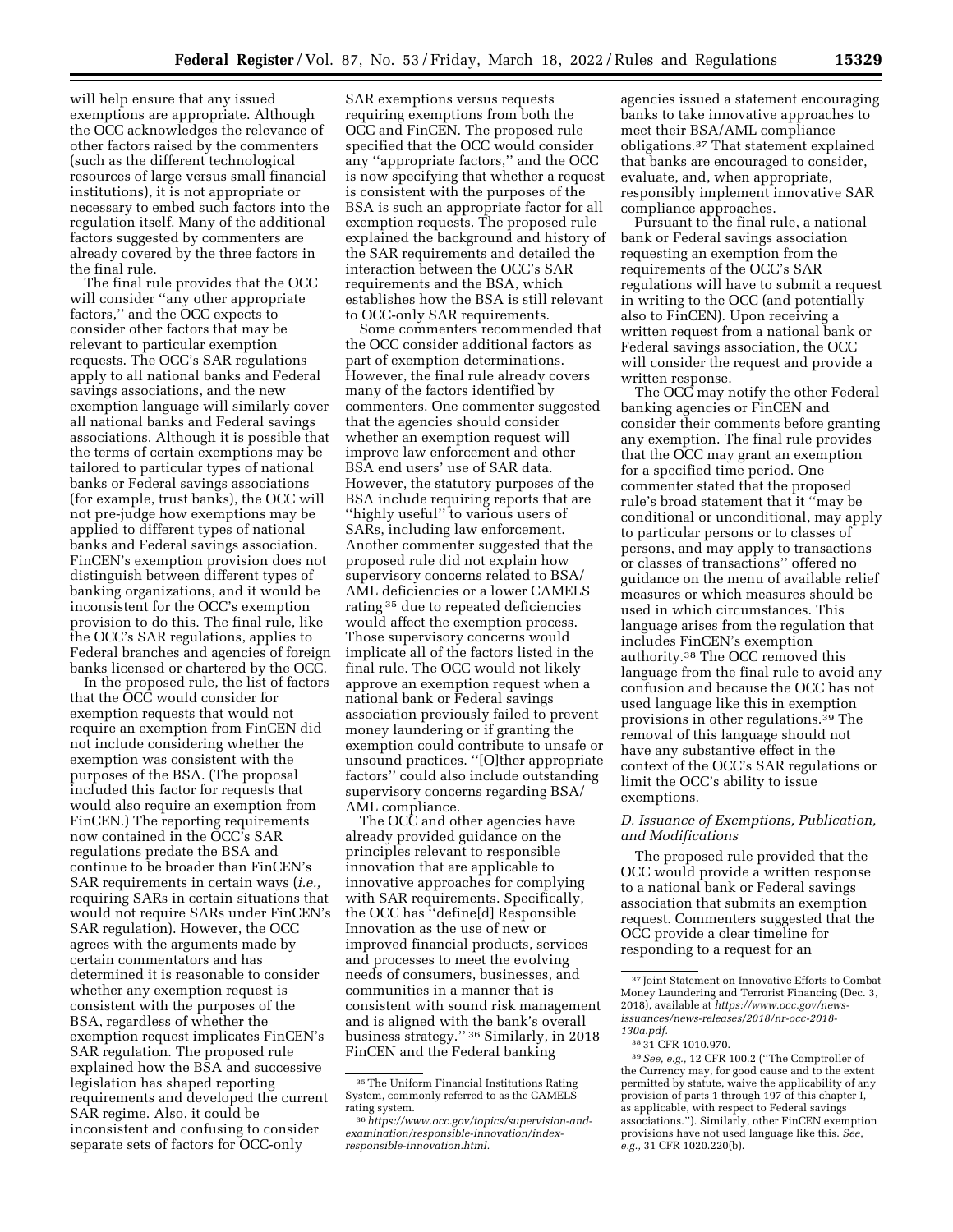exemption, for example 30 days or 45 days. Several commenters suggested that the OCC should publish approved exemption decisions so that other financial institutions are aware of the OCC's analysis regarding a particular process or new technology (and would not have to apply separately for exemptions). One commenter recommended that the agencies clarify how they will handle requests may contain trade secrets, proprietary information, and other sensitive business information.

The OCC recognizes the value of a timely, transparent review and decision process, and the OCC, in consultation with the other agencies, may develop standardized timelines for the consideration of requests or the publication of any exemptions. However, at present, including such procedures within the OCC's regulation would be inconsistent with FinCEN's exemption regulation. The OCC, in consultation with the other agencies, also is reviewing and potentially revising SAR requirements as part of changes made by the AMLA of 2020. The OCC, in consultation with the other agencies, may refine SAR requirements in ways that align with the commenters' concerns, but it is not possible to make these commitments while other potential SAR changes are still ongoing. This final rule only makes the limited and incremental changes necessary for the OCC's exemption authority to be consistent with FinCEN's rule. The OCC routinely handles sensitive or confidential information submitted by national banks and Federal savings associations, and the OCC expects to follow appropriate protocols in handling any such information submitted along with exemption requests.

The OCC acknowledges commenters' concerns about making approved exemptions public and transparent. The final rule does not resolve whether or not the OCC will publish approved exemptions or redacted versions of them. The OCC expects to determine whether publication is appropriate in the course of developing standardized procedures for handling exemptions and in coordination with FinCEN and the other Federal banking agencies. The OCC also notes that, to the extent that an exemption request involves a substantive legal interpretation or action, such determinations are regularly published by the OCC with appropriate redactions.

Several comments addressed the process for issuing an exemption, including recommending governance mechanisms to ensure the

accountability of OCC officials making exemption decisions. The OCC takes such process concerns seriously but does not believe it is appropriate to address them in this regulation. The OCC has separate governance mechanisms to address the appropriate delegation of authority within its organizational structure. It would be anomalous to embed additional internal rules of agency procedure within the OCC's SAR regulations. Additionally, such process requirements would be inconsistent with FinCEN's exemption provision and would undermine the value of consistent exemption provisions.

One commenter recommended that the agencies should make it clear that banks are not required to run parallel systems by running both their existing process and the innovative process simultaneously. Although the OCC expects to resolve this issue in specific exemption requests, the OCC notes that the Interagency Statement on Innovative Efforts to Combat Money Laundering and Terrorist Financing states ''that pilot programs undertaken by banks, in conjunction with existing BSA/AML processes, are an important means of testing and validating the effectiveness of innovative approaches.'' 40

Under the proposed rule, the OCC also could have revoked previously granted exemptions. The proposed rule provided that the OCC would provide written notice to a national bank or Federal savings association of the OCC's intention to revoke an exemption. The notice would have included the basis for the revocation and would provide an opportunity for the national bank or Federal savings association to submit a response to the OCC. One commenter stated that the proposed rule offers no standards or criteria for determining when to extend or revoke a SAR exemption. Another commenter suggested that the OCC create an appeal process so an applicant may make changes and re-submit without having to completely re-apply for an exemption. One commenter recommended giving financial institutions a timeline for revocation so they have the opportunity to prepare and re-direct resources. Another commenter recommended that, before an exemption is revoked, the agencies should provide reasonable notice to allow the institution ample time to reinstitute and test their pre-existing SAR monitoring processes. Another

commenter recommended that the rule's procedures should include an appeal mechanism or second review so that a denied application can be revised or amended to address any objections raised by an agency. Another commenter suggested that the agencies should provide a sufficient timeline before revoking an exemption.

The OCC is finalizing the revocation provisions as proposed. FinCEN's exemption provision provides that exemptions ''shall be revocable in the sole discretion of the Secretary.'' 41 The OCC similarly believes it is appropriate to communicate in the final rule that exemptions are not permanent and may be revoked. Although the OCC recognizes the potential value of the additional procedures or checks suggested by the commenters (for example, an appeal mechanism), it is unnecessary to include such features and internal processes in the regulation. The final rule provides for an opportunity for notice and response before revocation, which would promote fairness and due process. In addition, additional procedures or checks would be inconsistent with FinCEN's regulation. To support a coordinated regulatory response, the OCC intends to cooperate with FinCEN when considering whether to revoke an exemption, to the extent possible. Although the OCC plans to carefully evaluate exemption requests so as to avoid where possible the need for revocation, it would be inappropriate to add other mandatory pre-revocation procedures because the procedures could interfere with the potential need for expedited revocation.

### *E. Other Comments*

Several commenters raised issues not directly relevant to this rulemaking. One commenter supported a broader effort to review and harmonize supervisory expectations, perhaps even through a single rulemaking. Another commenter supported other efforts to improve SAR regulations, including a streamlined form, narrative improvements, and reporting thresholds. Another commenter recommended that the agencies recognize the new priorities in the AMLA of 2020, including the goal to update and modernize the overall AML system. One commenter suggested that the agencies change the focus in their proposed rules to recognize that the goal is providing useful information for law enforcement through the riskbased approach while also protecting the financial institution and confidence in the banking system.

<sup>40</sup>*See* ''Joint Interagency Statement on Innovative Efforts to Combat Money Laundering and Terrorist Financing 2,'' (Dec. 3, 2018), available at *[https://](https://www.occ.gov/news-issuances/news-releases/2018/nr-occ-2018-130a.pdf) [www.occ.gov/news-issuances/news-releases/2018/](https://www.occ.gov/news-issuances/news-releases/2018/nr-occ-2018-130a.pdf)  [nr-occ-2018-130a.pdf.](https://www.occ.gov/news-issuances/news-releases/2018/nr-occ-2018-130a.pdf)* 41 31 CFR 1010.970(a).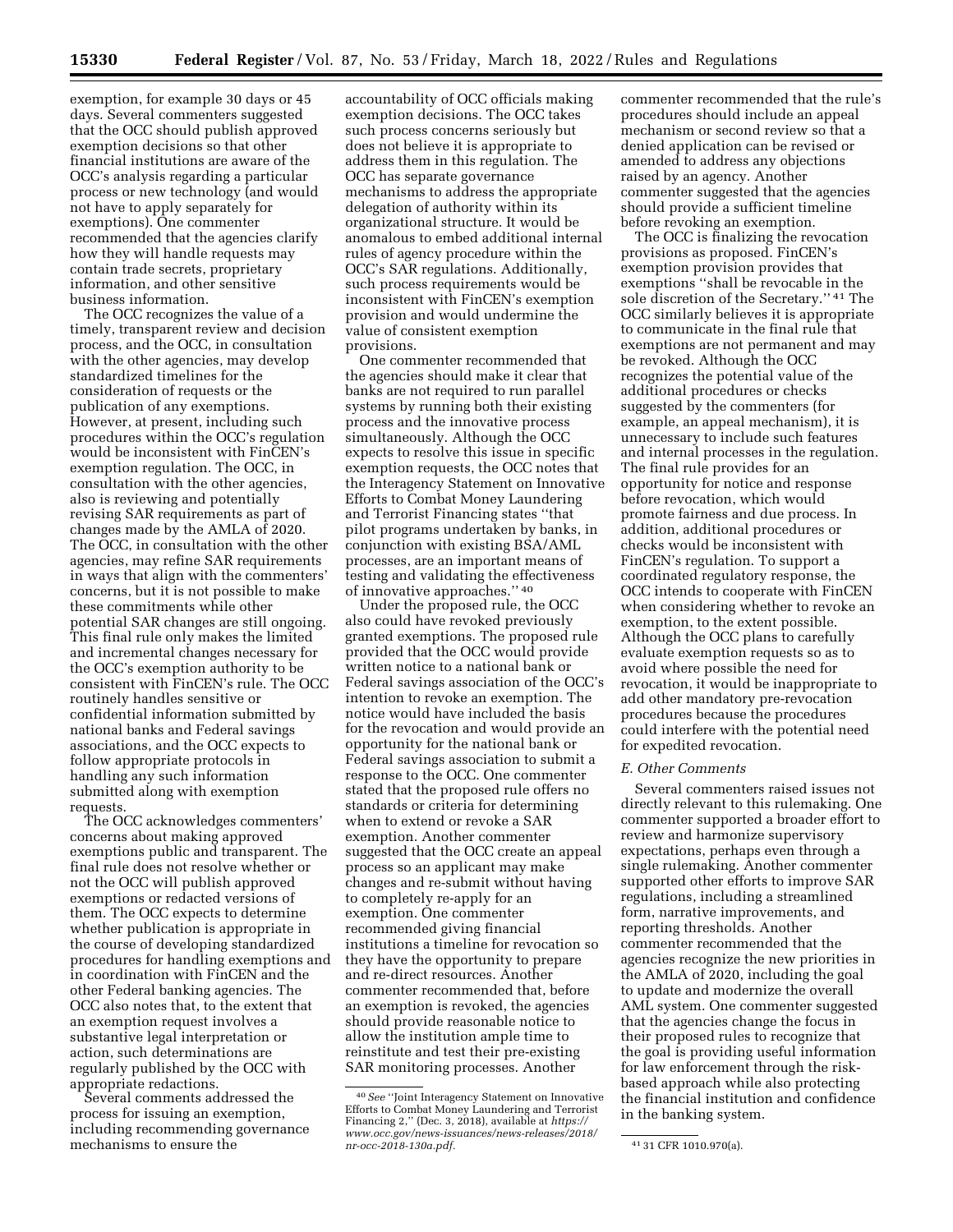The OCC is undertaking reviews of, and potentially changes to, reporting requirements as part of implementing the AMLA of 2020. The OCC will evaluate these comments in the context of this broader review of SAR requirements and AML requirements generally. This final rule only makes the limited, incremental changes necessary to conform the OCC's SAR exemption authority to FinCEN's.

# **V. Administrative Law Matters**

### *A. Congressional Review Act*

For purposes of the Congressional Review Act, the Office of Management and Budget (OMB) makes a determination as to whether a final rule constitutes a ''major'' rule.42 If OMB deems a final rule is ''major,'' the Congressional Review Act generally provides that the rule may not take effect until at least 60 days following its publication.43 The Congressional Review Act defines a ''major rule'' as any rule that the Administrator of the Office of Information and Regulatory Affairs of the OMB finds has resulted in or is likely to result in (1) an annual effect on the economy of \$100 million or more; (2) a major increase in costs or prices for consumers, individual industries, Federal, state, or local government agencies or geographic regions, or (3) a significant adverse effects on competition, employment, investment, productivity, innovation, or on the ability of U.S.-based enterprises to compete with foreign-based enterprises in domestic and export markets.44 As required by the Congressional Review Act, the OCC will submit the final rule and other appropriate reports to Congress and the GAO for review.

# *B. Solicitation of Comments and Use of Plain Language*

Section 722 of the Gramm-Leach-Bliley Act 45 requires the Federal banking agencies to use plain language in all proposed and final rules published after January 1, 2000. The agencies sought to present the final rule in a simple, straightforward manner and did not receive any comments on the use of plain language in the proposed rule.

#### *C. Paperwork Reduction Act*

Certain provisions of the final rule contain are a ''collection of information'' within the meaning of the

Paperwork Reduction Act (PRA) of 1995 (44 U.S.C. 3501–3521). In accordance with the act's requirements, agencies may not conduct or sponsor, and a respondent is not required to respond to, an information collection unless it displays a currently valid OMB control number. The OCC reviewed the rule and determined that it revises information collection requirements previously approved by the OMB under OMB Control No. 1557–0180. The OCC submitted the revised information collection to the OMB for review under section 3507(d) of the PRA (44 U.S.C. 3507(d)) and § 1320.11 of the OMB's implementing regulations (5 CFR 1320).

*Current Actions.* The rule revises 12 CFR 21.11 and 12 CFR 163.180 to allow national banks and Federal savings associations to submit written requests for exemptions from the requirements of the OCC's SAR regulations. The burden estimates below are based on the estimated number of national banks and Federal savings associations that might request exemptions each year and the estimated number of hours required to submit a request.

*Title of Information Collection:*  Minimum Security Devices and Procedures, Reports of Suspicious Activities, and Bank Secrecy Act Compliance Program.

*Frequency:* Event generated. *Affected public:* Businesses or other for-profit.

*Estimated number of respondents:* 5. *Total estimated annual burden:* 250 hours.

### *D. Regulatory Flexibility Act*

In general, the Regulatory Flexibility Act (RFA) (5 U.S.C. 601 *et seq.*) requires an agency, in connection with a final rule, to prepare a final regulatory flexibility analysis describing the rule's impact on small entities (defined by the Small Business Administration for purposes of the RFA to include commercial banks and savings institutions with total assets of \$600 million or less and trust companies with total assets of \$41.5 million or less). However, under section 605(b) of the RFA, this analysis is not required if an agency certifies that the rule will not have a significant economic impact on a substantial number of small entities and publishes its certification and a short explanatory statement in the **Federal Register** along with its rule.

The OCC currently supervises approximately 1,117 institutions (national banks, trust companies, Federal savings associations, and branches or agencies of foreign banks, collectively banks), of which 669 are

small entities.46 Because the final rule imposes no new mandates, it will have only de minimis costs to OCCsupervised small entities. Therefore, the OCC certifies that the final rule will not have a significant economic impact on a substantial number of small entities. Accordingly, a final regulatory flexibility analysis is not required.

# *E. Riegle Community Development and Regulatory Improvement Act of 1994*

Pursuant to section 302(a) of the Riegle Community Development and Regulatory Improvement Act (RCDRIA) of 1994 (12 U.S.C. 4802(a)) in determining the effective date and administrative compliance requirements for new regulations that impose additional reporting, disclosure, or other requirements on insured depository institutions, the OCC must consider, consistent with principles of safety and soundness and the public interest (1) any administrative burdens that the final rule would place on depository institutions, including small depository institutions and customers of depository institutions, and (2) the benefits of the final rule. In addition, section 302(b) of RCDRIA requires new regulations and amendments to regulations that impose additional reporting, disclosures, or other new requirements on insured depository institutions generally to take effect on the first day of a calendar quarter that begins on or after the date on which the regulations are published in final form.47 The OCC considered the changes made by this final rule and believes that the effective date of May 1, 2022, will provide OCC-regulated institutions with adequate time to comply with the rule. The final rule will not impose any new administrative compliance requirements, and the OCC believes that the burdens of preparing a request for exemption are justified by the agency's need to evaluate information and factors relevant to the exemption request and to promote consistency.

# *F. OCC Unfunded Mandates Reform Act of 1995*

The OCC analyzed the final rule under the factors in the Unfunded Mandates Reform Act (UMRA) of 1995

<sup>42</sup> 5 U.S.C. 801 *et seq.* 

<sup>43</sup> 5 U.S.C. 801(a)(3).

<sup>44</sup> 5 U.S.C. 804(2).

<sup>45</sup>Public Law 106–102, sec. 722, 113 Stat. 1338, 1471 (1999), codified at 12 U.S.C. 4809.

<sup>46</sup>Consistent with the General Principles of Affiliation 13 CFR 121.103(a), the OCC counts the assets of affiliated financial institutions when determining whether it should classify an institution as a small entity. The OCC used December 31, 2020, to determine size because a ''financial institution's assets are determined by averaging the assets reported on its four quarterly financial statements for the preceding year.'' *See*  footnote 8 of the U.S. Small Business Administration's *Table of Size Standards.* 

<sup>47</sup> 12 U.S.C. 4802(b).